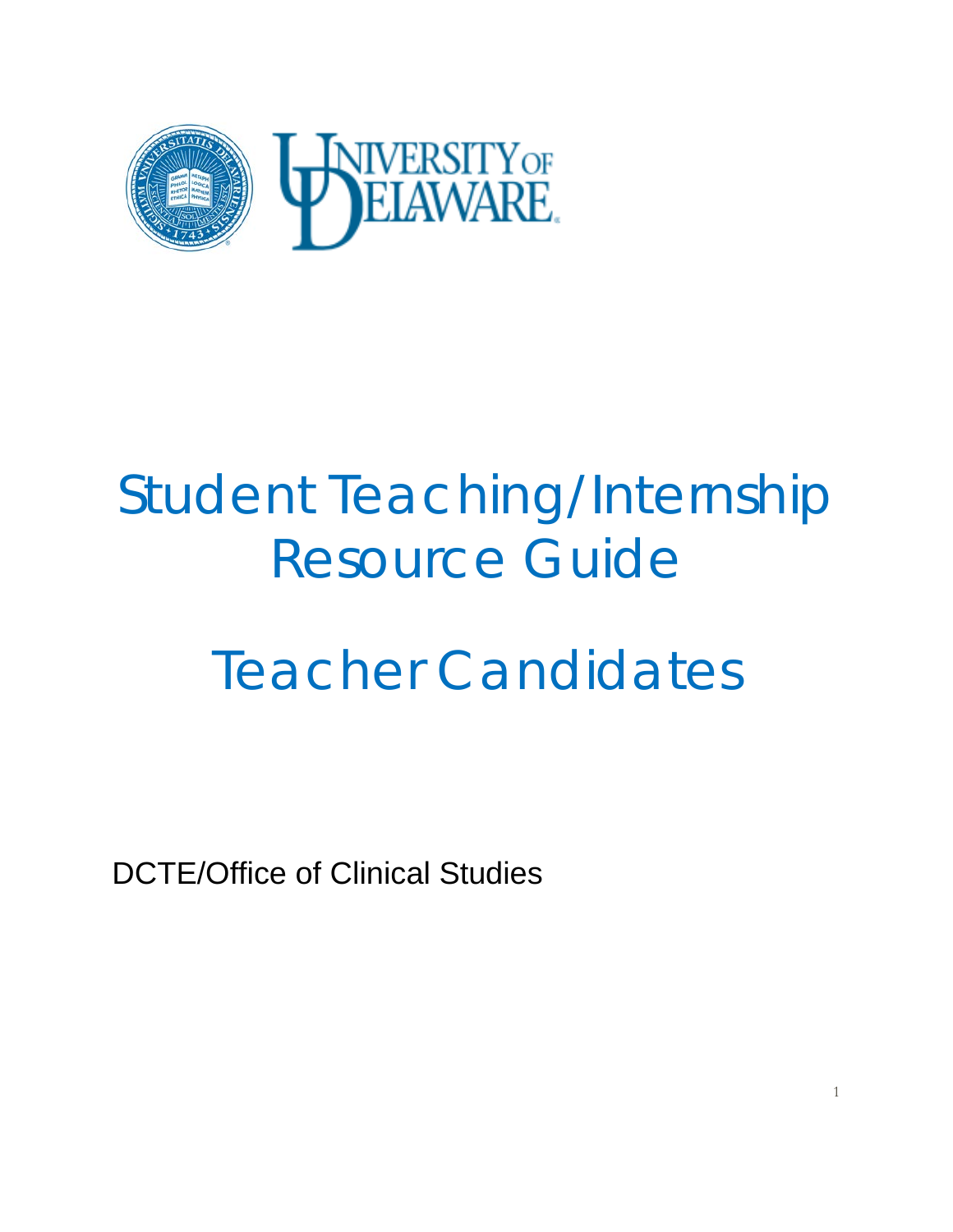# **Table of Contents**

| 1.1           |  |  |  |  |
|---------------|--|--|--|--|
| 1.2           |  |  |  |  |
| 1.3           |  |  |  |  |
| 1.4           |  |  |  |  |
|               |  |  |  |  |
|               |  |  |  |  |
| $2.2^{\circ}$ |  |  |  |  |
|               |  |  |  |  |
|               |  |  |  |  |
|               |  |  |  |  |
|               |  |  |  |  |
|               |  |  |  |  |
|               |  |  |  |  |
|               |  |  |  |  |
|               |  |  |  |  |
|               |  |  |  |  |
|               |  |  |  |  |
|               |  |  |  |  |
|               |  |  |  |  |
|               |  |  |  |  |
|               |  |  |  |  |
|               |  |  |  |  |
|               |  |  |  |  |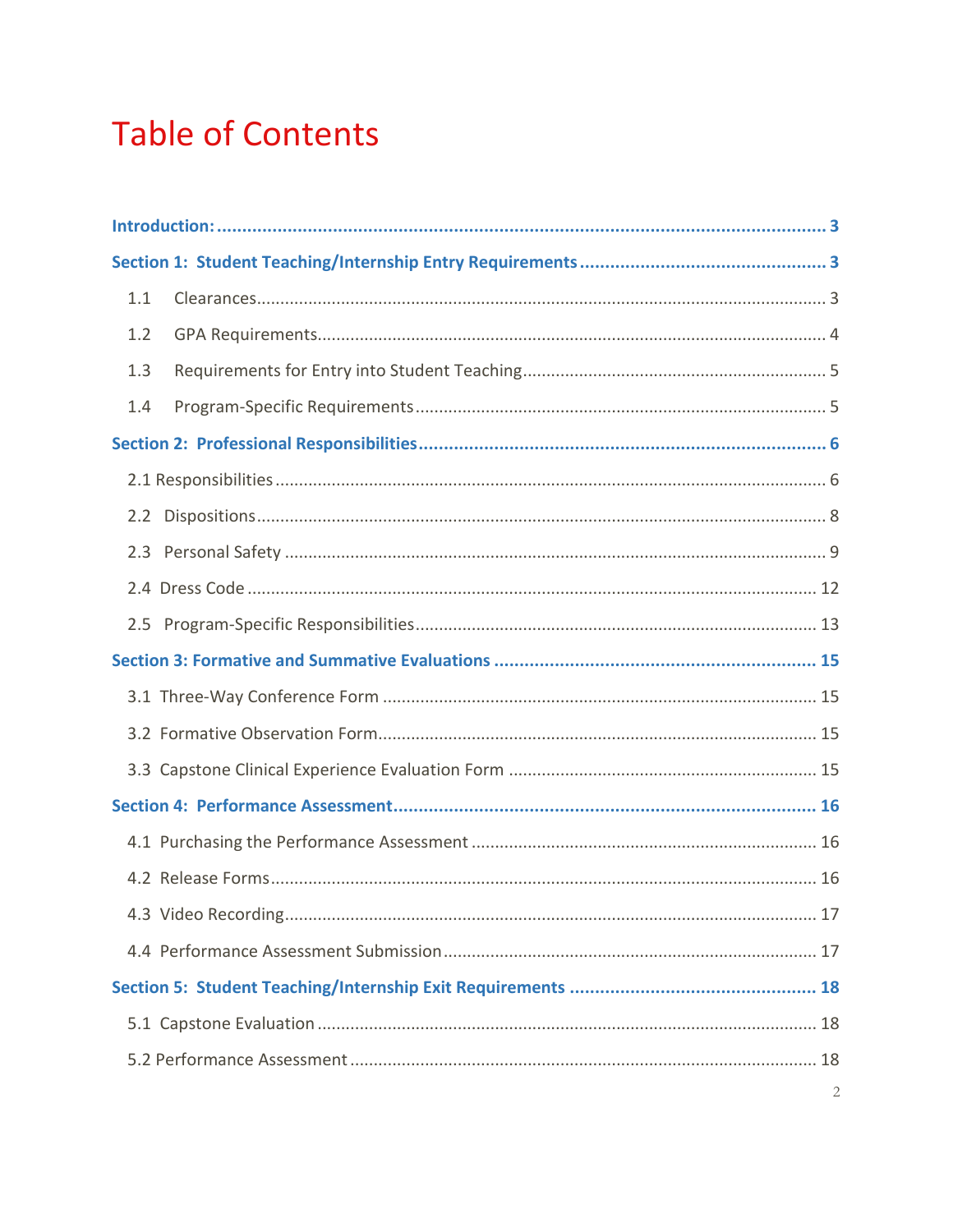# <span id="page-2-0"></span>**Introduction:**

Welcome to your student teaching experience. This resource guide is for teacher candidates and interns in undergraduate and graduate teacher preparation programs. As a University of Delaware teacher candidate/Intern you have many details to manage. The purpose of this guide is to provide you with information related to expectations that cross all teacher preparation programs at the University of Delaware. This is not a replacement for the programspecific manual which will have policies related to your program.

# <span id="page-2-1"></span>**Section 1: Student Teaching/Internship Entry Requirements**

Teacher candidates (student teachers/interns) must complete several requirements prior to the first day of the student teaching/internship experience, including having clearances to enter schools/sites, meeting minimum cumulative and major GPAs, passing the Praxis Core Test, and satisfying any additional program-specific requirements.

# <span id="page-2-2"></span>**1.1 Clearances**

Please feel free to contact the Office of Clinical Studies at [clinicalstudies@udel.edu](mailto:clinicalstudies@udel.edu) or (302) 831-6778 if you have any questions about the following clearances.

● *Criminal Background Check*. Teacher candidates must have a valid criminal background clearance (CBC) on file in the Office of Clinical Studies by the first day of the student teaching/internship experience. CBCs are only valid for one year. If you do not have a valid CBC on file in the Office of Clinical Studies by the deadline, then you will not be permitted to engage in this experience and will be instructed to drop EDUC 400/750.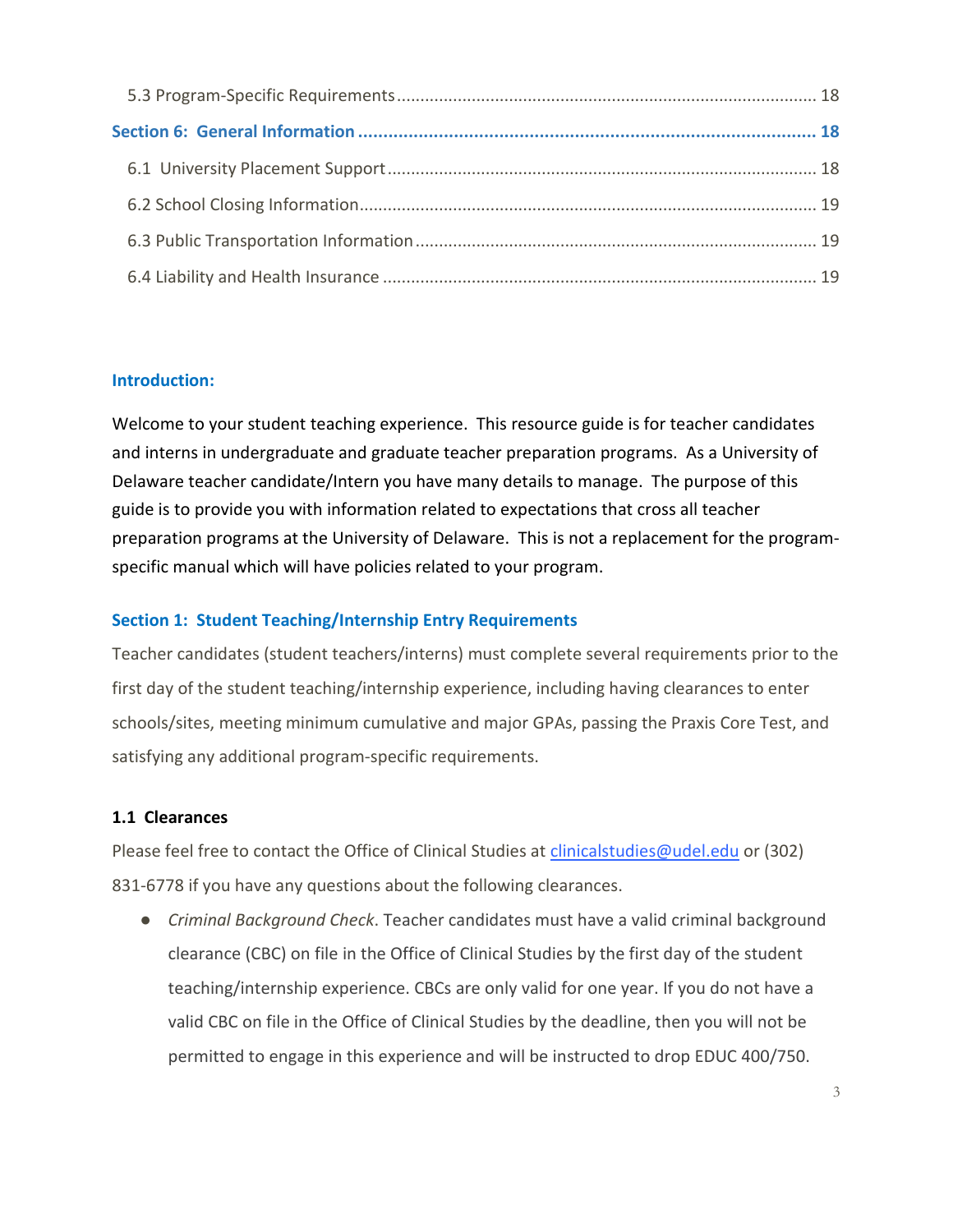- o The [criminal background check](http://www.ocs.udel.edu/clearances/background-check/) webpage provides the dates when a CBC is valid for a given semester. You can log into the [Office of Clinical Studies DRF in](https://login.taskstream.com/signon/)  [Taskstream](https://login.taskstream.com/signon/) to access the date of your most recent criminal background clearance (CBC) and then use the above webpage to determine if your CBC is valid during the time of your student teaching/internship experience.
- o The CBC should be completed before you leave campus in the semester prior to the student teaching/internship experience (e.g., complete the check by May for the fall semester and by December for the spring semester). Please note that it can take up to four weeks to for the Office of Clinical Studies to receive the results of your CBC from the state police.
- *TB Test*. Teacher candidates must have a cleared TB test completed within one year of the student teaching/internship experience. The [TB test](http://www.ocs.udel.edu/clearances/tb-test/) webpage provides the date by which your TB test needs to be cleared, how to find out the date of your last TB test, and how to complete this test.
- *Child Protection Registry*. Teacher candidates complete the [Child Protection Registry](http://www.ocs.udel.edu/clearances/child-protection-registry/)  [Form](http://www.ocs.udel.edu/clearances/child-protection-registry/) only once during their program. If you have not already completed this form prior to the first day of a field placement associated with a previous course, you must have a cleared form on file in the Office of Clinical Studies prior to the first day of the student teaching/internship experience.
- *Additional requirements in Harford County, Maryland placements*. If you will student teach/intern in Harford County, then you will [need to complete](http://www.ocs.udel.edu/clearances/student-teaching/hartford-county-clearances/) two additional [clearances.](http://www.ocs.udel.edu/clearances/student-teaching/hartford-county-clearances/)
- *Additional requirements in Pennsylvania placements*. For all Pennsylvania placements you will need to complete eight additional clearances [to student teach/intern in](http://www.ocs.udel.edu/clearances/student-teaching/pennsylvania-clearances/)  [Pennsylvania.](http://www.ocs.udel.edu/clearances/student-teaching/pennsylvania-clearances/)

#### <span id="page-3-0"></span>**1.2 GPA Requirements**

Teacher candidates must meet minimum cumulative GPA and major GPA requirements to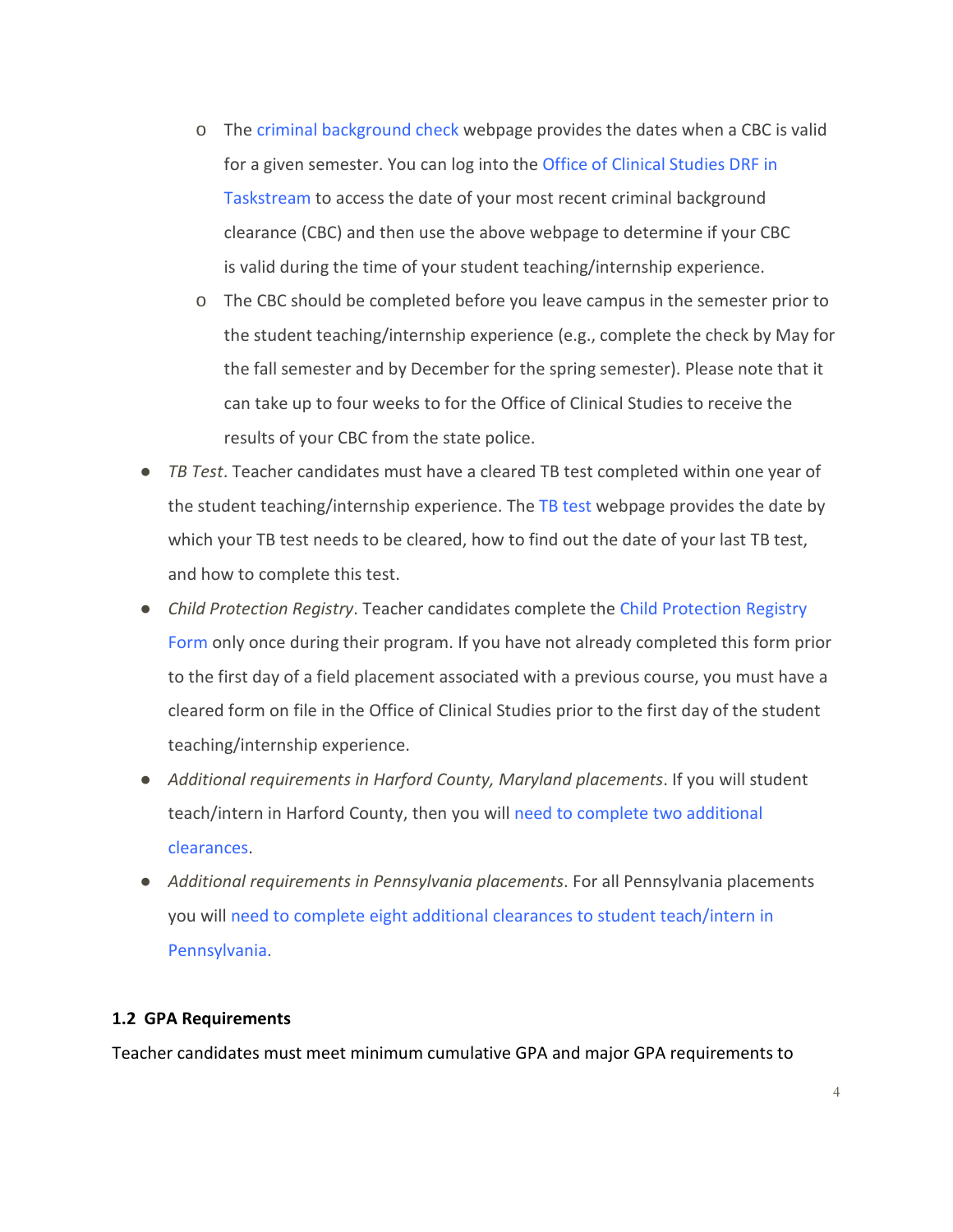receive a student teaching/internship placement. The [GPA requirement](http://www.ocs.udel.edu/wp-content/uploads/2017/04/Website-Page-Student-Teaching-GPAs.pdf) webpage shows the minimum GPAs needed for each program.

# <span id="page-4-0"></span>**1.3 Requirements for Entry into Student Teaching**

- All teacher candidates as the University of Delaware must meet the minimum requirements for entry to student teaching.
- Please note, individual programs may maintain specific requirements for their candidates, for example, require certain tests, require additional tests, or require a higher passing score. If you have questions about your program's requirements, please contact your department.
- There are three options for entry into student teaching. Candidates must meet the UCTE policy for entry into student teaching by meeting at least one of the following criteria:

1) Earn a GPA of at least 3.0 based on the most recent two years of the candidate's general education prior to entering student teaching.

2) Achieve an approved "College Ready" score in Reading, Writing, and Mathematics, as indicated on this [chart.](https://www.ocs.udel.edu/entry-into-student-teaching/)

3) 10% Waiver Policy. Some programs have approved the use of waivers that all a very small number of candidates to enter student teaching without meeting one of the two previous options. Requirements are program-specific, so please contact your department if you have questions.

# <span id="page-4-1"></span>**1.4 Program-Specific Requirements**

- Teacher candidates will submit their program-specific student teaching/internship application between one semester and a year prior to the experience. Your program [coordinator](http://www.ocs.udel.edu/student-teaching/program-coordinators/) will contact you about the application process.
- ECE and ETE teacher candidates must sign up for the Coteaching Launch Workshop in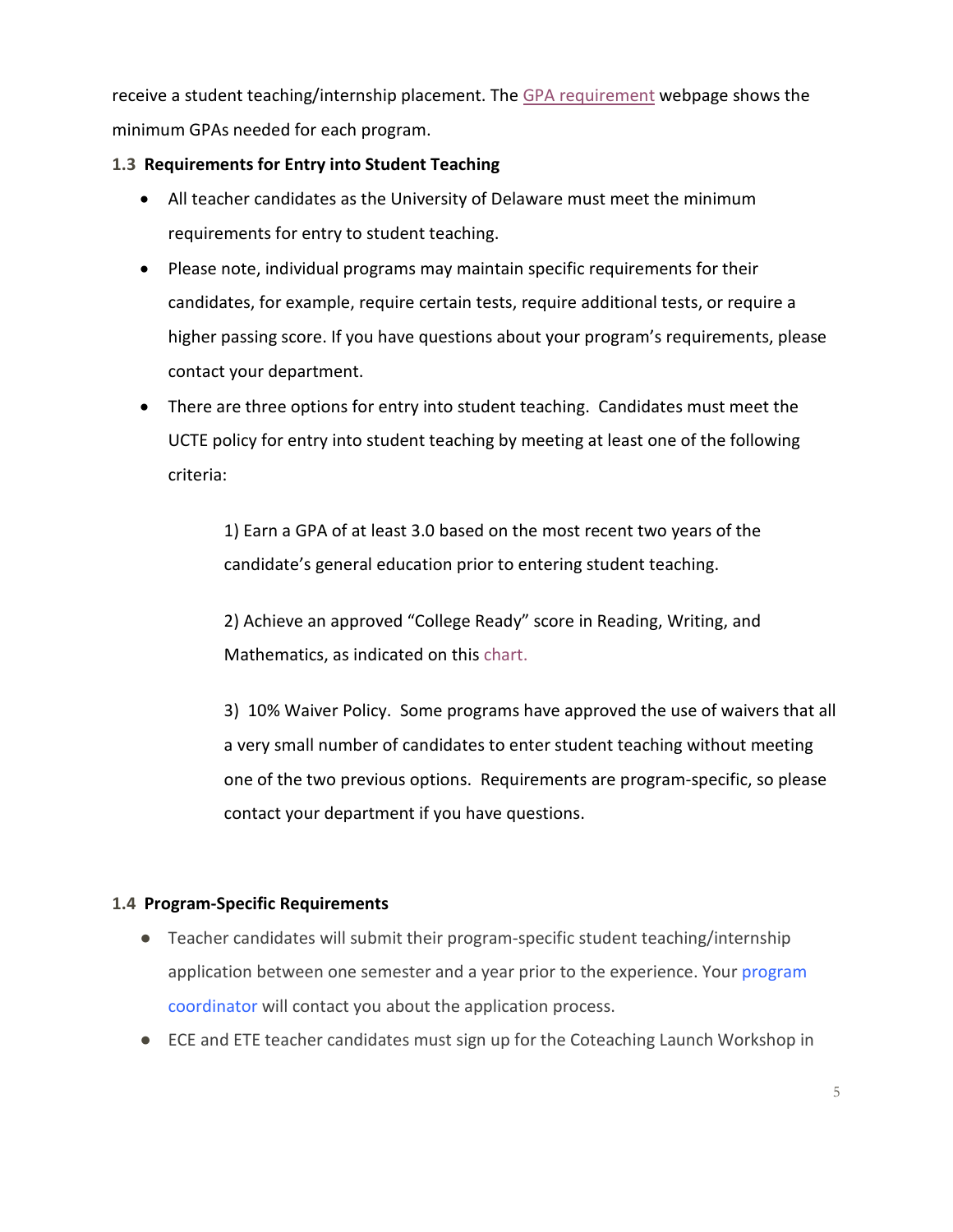the semester prior to the student teaching experience. Registration information is sent to candidates during the semester prior to your first student teaching experience.

● Teacher candidates must follow any additional student teaching/internship entry requirements specific to their program. Please see [this site](http://www.ocs.udel.edu/program-specifics/) for program-specific requirements.

#### <span id="page-5-0"></span>**Section 2: Professional Responsibilities**

Student teaching is a wonderful opportunity to learn about the role of the teacher and the teaching profession. This opportunity comes with responsibilities. When you participate in a field experience, you are representing the University of Delaware and expected to act in a professional manner. Please remember that you are a guest in your placement and your actions impact the learners and clinical educators with whom you work. The following are professional expectations of all UD teacher candidates/interns.

#### <span id="page-5-1"></span>**2.1 Responsibilities**

#### **General Conduct**

- Follow the expectations described in the [University Of Delaware Student Code Of](http://www1.udel.edu/stuguide/18-19/code.html) [Conduct.](http://www1.udel.edu/stuguide/18-19/code.html) Teacher candidates in violation of UD's Student Code of Conduct may be removed from their field placement and/or prohibited from future field placements as determined by the [Professional Education Conduct Board.](http://www.ucte.udel.edu/conduct-board/)
- Hold information concerning learners and school personnel in confidence. The Federal [Educational Rights & Privacy Act \(FERPA\)](http://www.udel.edu/registrar/policies-procedures/ferpa.html) prevents you from sharing information about learners with others. For example, the names of learners should be removed/redacted from all of their work when it is submitted to University course instructors.
- Delaware is a Mandatory Reporting state meaning that all professionals, including teacher candidates, are required by law to report child abuse or neglect. Report information related to the safety and well-being of learners to your clinical educator, field instructor (supervisor), and/or the [Office of Clinical Studies.](http://www.ocs.udel.edu/about-us/directory/) You may be instructed to report the information to state authorities.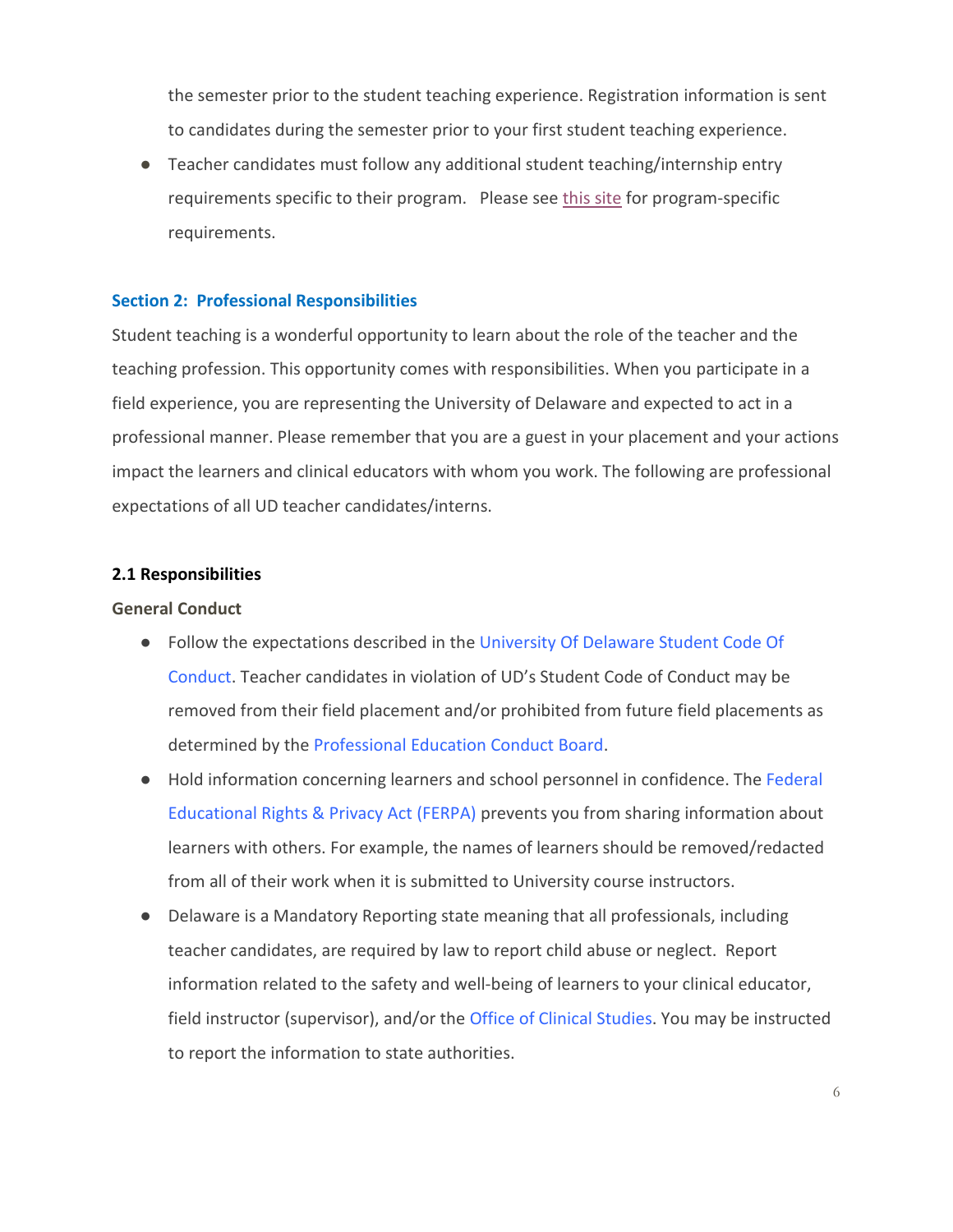● Be discreet about your personal life and review the social media policy at your field placement site. Do not make your social media activities public so that they are visible to the learners, clinical educators, and other school personnel with whom you work. Do not communicate with learners outside of the classroom (e.g., via phone, text, social media). Any social media presences should reflect positively on you as a professional education major at UD.

# **Conduct at the School/Site**

- Student teaching is a full-time experience. You are expected to fulfill all of the responsibilities of a teacher under contract: planning and preparation, conferences, faculty and grade-level meetings, school-sponsored programs, PTA meetings, open house, in-service, etc.
- Show respect and empathy for all individuals at your school/site: clinical educators, learners, field instructors, school personnel, and other teacher candidates. They all have a very complex job to do.
- Be actively engaged in the classroom at all times. If you are not teaching lessons or observing activities, you should be involved with the learners and not sitting, talking with others, working on future lessons, or completing other college work. Demonstrate initiative, such as saying to the clinical educator, "Is there anything that I can do?" Use your planning time to complete lesson plans and other such activities.
- Teacher candidates are expected to use all personal technology in appropriate and professional ways in accordance with school policy at all times while on site, i.e. cell phones, tablets, watches, etc. Do not engage in personal use of the internet during the student day.
- Wear UD student identification badge or district-approved identification badge at all times in the placement.
- Follow the building procedures of signing in/out of the school.
- Contact your field instructor (supervisor) and clinical educator as soon as possible if you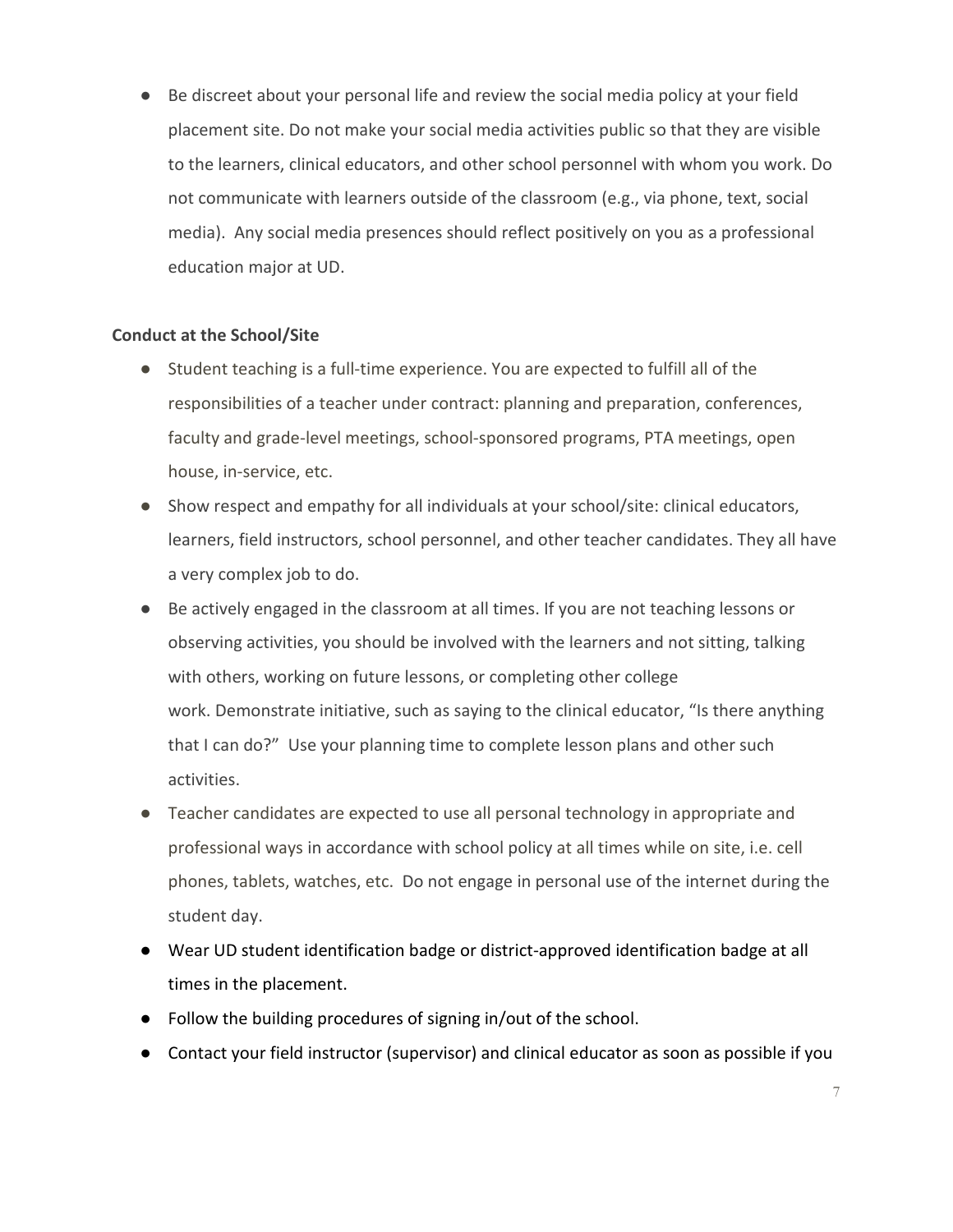will be late or absent due to an illness or emergency. You must send in plans, teacher's manuals, etc. so that your clinical educator will be prepared to take over.

- If you are absent, you must follow your program's attendance policy regarding making up the missed time.
- Prepare everything you will need for the next teaching day before you leave school. Walk in each morning fully ready to start the day. Be fully prepared when you arrive at school, including any materials and/or supplies.
- Do your own work. It is appropriate to share ideas and adapt resources, but do not plagiarize someone's lessons or unit plans.
- Keep your course instructor, field instructor, and/or clinical educator informed of any issues. Your field instructor should be the first person you contact with any concerns or problems.

#### **Attendance**

Student teaching allows teacher candidates to observe and experience all of the responsibilities of teaching and managing a classroom. This clinical experience is the culmination of your program allowing teacher candidates to have a full understanding of what it means to be a teacher and to be fully prepared for their own classroom. This can only be accomplished through consistent attendance in the classroom.

Teacher candidates/interns are considered professional staff and are required to adhere to the district calendar and to the program-specific student teaching schedule. Teacher candidates follow the teacher hours in their school. Absences from the field will be considered excused only in accordance with [University policy.](http://academiccatalog.udel.edu/Pub_ShowCatalogPage.aspx?CATKEY=KEY_471&ACYEAR=2016-2017)

# <span id="page-7-0"></span>**2.2 Dispositions**

Teacher candidates must engage in the behaviors outlined in the following eight dispositions. These dispositions appear in the Professionalism domain in the Capstone Clinical Experience Evaluation.

● Demonstrate commitment to the belief that all learners can achieve by persisting in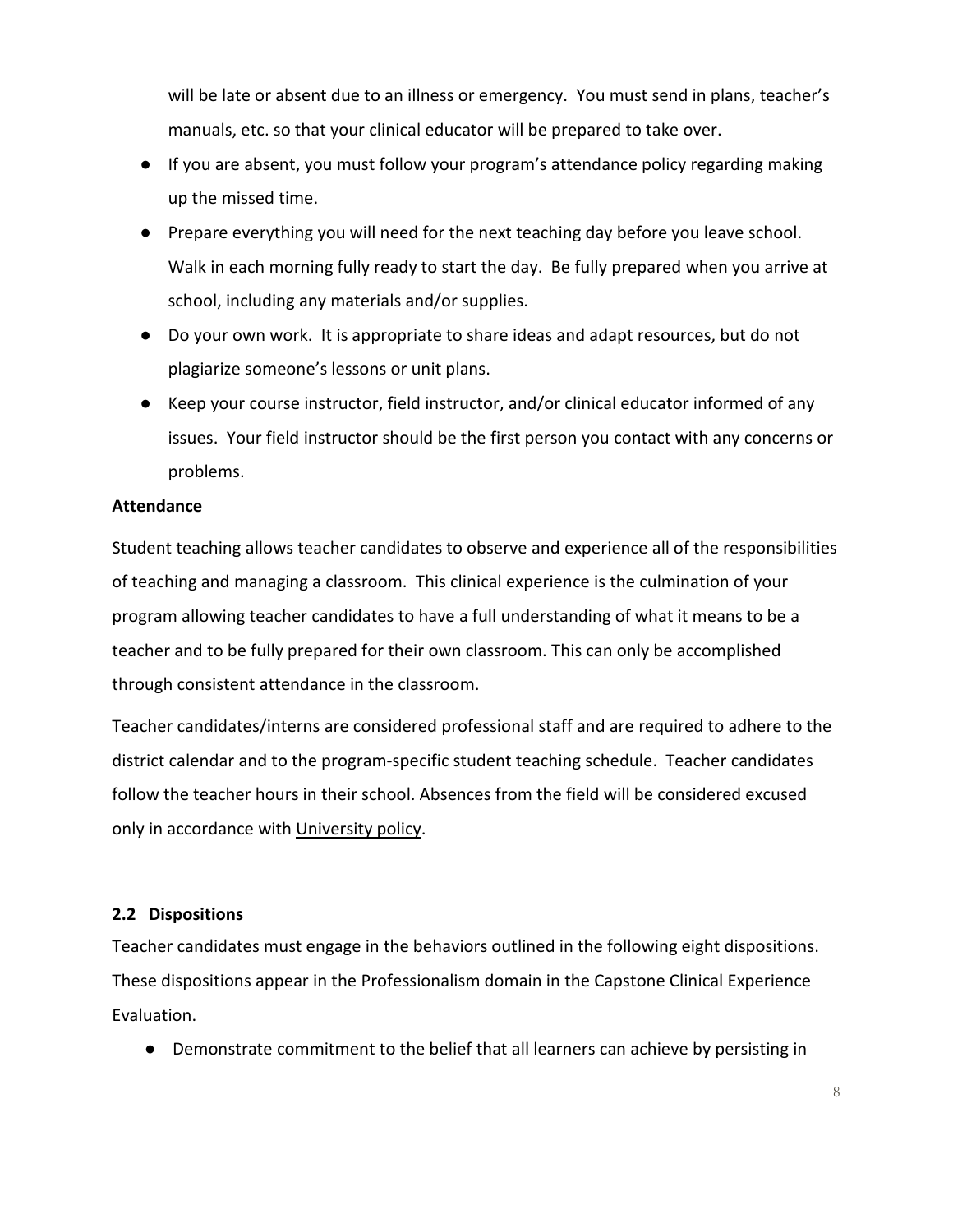helping each learner reach his/her full potential.

- Exhibit enthusiasm, initiative, and a positive attitude.
- Respect and consider the input and contributions of families, colleagues, and other professionals in understanding and supporting each learner's development.
- Respect learners as individuals with differing personal and family backgrounds, and with varying skills, abilities, perspectives, talents, and interests; he/she is committed to using this information to plan effective instruction.
- Take responsibility for his/her learners' learning and use ongoing analysis and reflection using current research, education, and policy to improve his/her planning and practice.
- Reflect on constructive criticism and guidance, and appropriately modifies his/her behavior or practice.
- Demonstrate the ethical use of assessment and assessment data to identify learners' strengths and needs (e.g., shares learner data appropriately).
- Demonstrate professionalism by being on time; representing him/herself appropriately through dress, language and communications, including social media; and meeting deadlines.

In addition, field instructor and/or clinical educator will rate you on the dispositions as part of the midway evaluation meeting during your student teaching/internship experience. Should the ratings form identify an area of concern, your program coordinator may hold a dispositions meeting with you in response to the form to determine your status in the experience and/or program.

# <span id="page-8-0"></span>**2.3 Personal Safety**

# **UCTE Safety Policies**

The University Council on Teacher Education (UCTE) has specific [safety policies](http://www.ucte.udel.edu/policies/) to ensure the safety of teacher candidates.

- Teacher candidates complete a required program on child abuse and how to report it within their courses prior to student teaching.
- Teacher candidates must complete an online safety presentation at the beginning of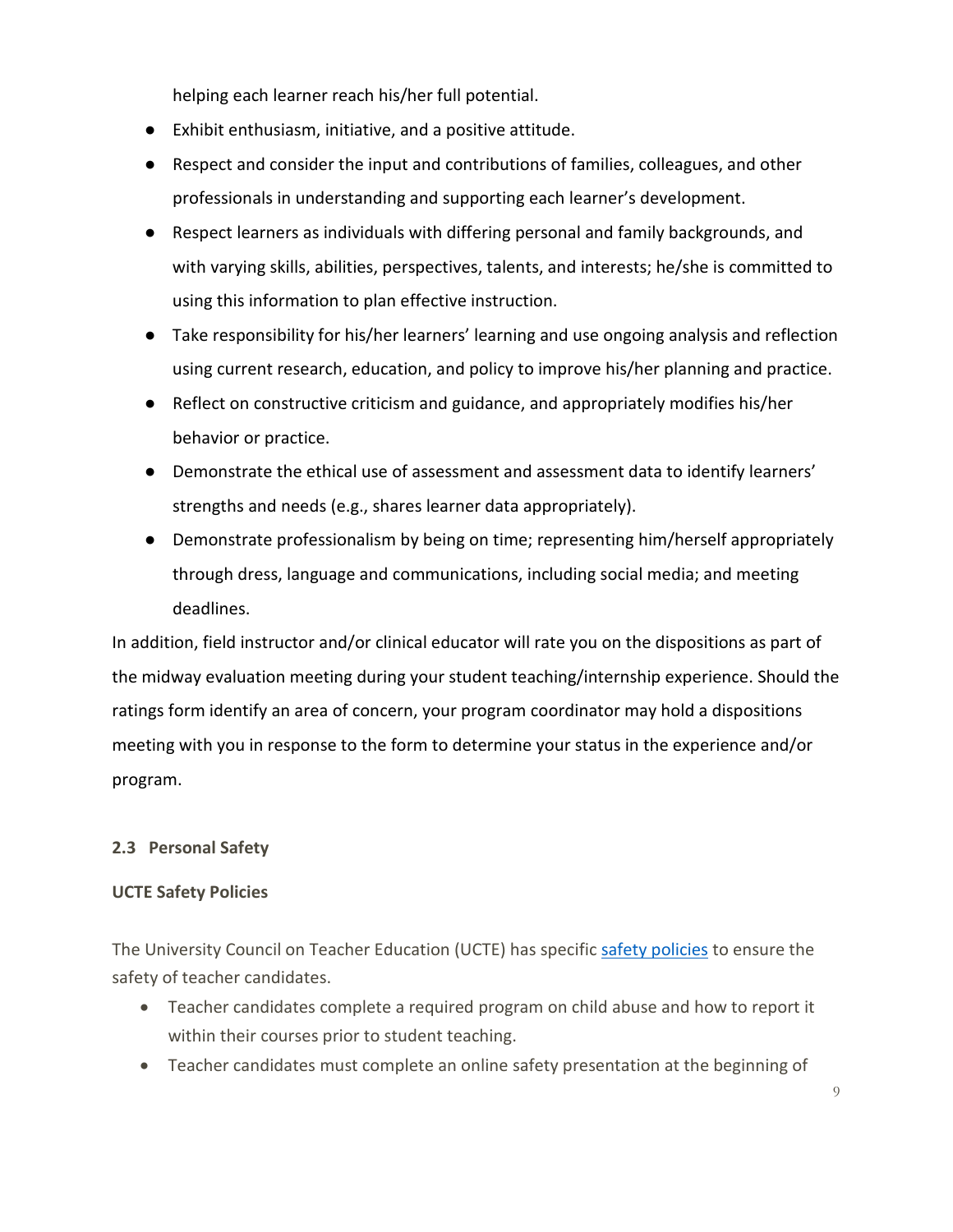their first field placement, and then again at the beginning of their junior year. This course provides you with specific information about safety on and off campus and in field placements.

- Teacher candidates are required to document using the Safety [Check Lis for Teacher Candidates](http://www.ocs.udel.edu/student-teaching/student-teaching-checklist/) at the OCS website that they have gathered [specific safety information](http://www.ocs.udel.edu/student-teaching/forms/) during the first days of their placement including information on:
	- o Abuse reporting
	- o Bodily fluids, reporting accidents, first aid service, health services
	- o Civil defense drills
	- o Collecting money
	- o Fire drills
	- o Lock downs
	- o Outside/Playground safety
	- o Release of learners to authorized persons
	- o Tornado or severe weather emergencies
	- o Field Trip Procedures

#### **Sexual Misconduct**

[Sexual Misconduct](http://sites.udel.edu/sexualmisconduct/how-to-report/guidelines-for-reporting/) is a term used to encompass unwanted or unwelcome conduct of a sexual nature that is committed without consent. Sexual Misconduct may include sexual harassment, sexual assault, domestic violence, dating violence and stalking. The University of Delaware [Sexual Misconduct Policy](http://sites.udel.edu/sexualmisconduct/files/2017/02/20161027-Sexual-Misconduct-Policy-1r6p4hg.pdf) states that:

*The University of Delaware prohibits sex discrimination, sexual assault, sexual harassment, dating violence, domestic violence by anyone on University property. The University also prohibits such conduct committed by students, faculty, staff, volunteers, or vendors off University property, if:* 

*1. The conduct was in connection with a University or University-recognized program or activity;*

*2. The conduct is alleged to have created a hostile environment for a member of the University community;*

*3. The respondent's conduct disrupts the normal functions and processes of the University and is egregiously offensive to the University's mission; or*

*4. The respondent's continued presence on campus poses a serious threat to persons or property regardless of where the conduct occurred.*

Sexual harassment includes any unwelcome verbal, nonverbal or physical conduct of a sexual nature when: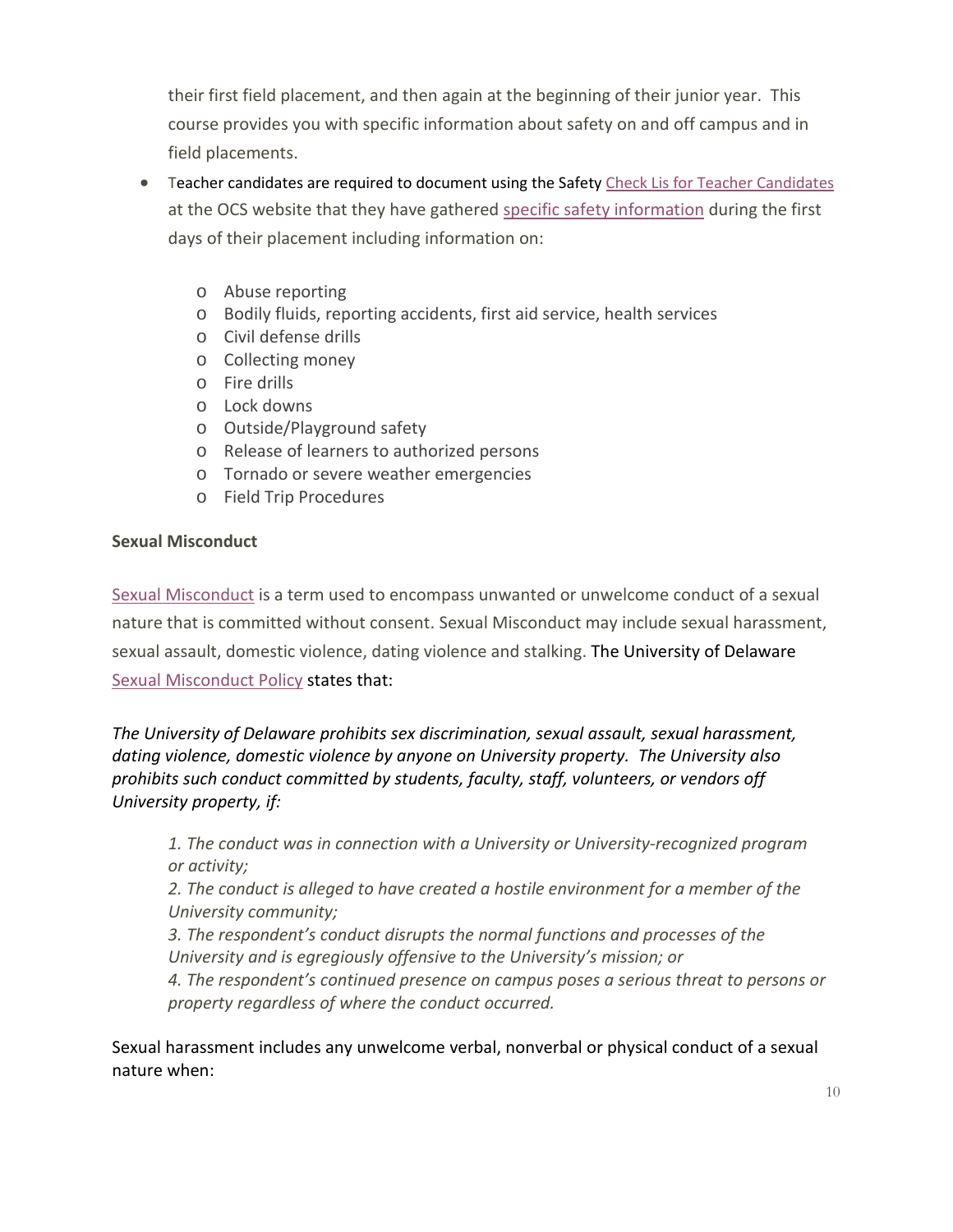*1. submission to such conduct is made either explicitly or implicitly a term or condition of an individual's employment or academic advancement; 2. submission to or rejection of such conduct by an individual is used as the basis for employment or academic decisions affecting such individual; or 3. such conduct is:*

*a. sufficiently severe or pervasive to alter an individual's working or academic conditions; b. creates a hostile or abusive working, living or academic environment; or c. is sufficiently severe or pervasive to limit an individual's ability to participate in or benefit from an educational program or activity.*

This policy is in effect during your student teaching experience. Teacher candidates who feel that they have been the victim of sexual misconduct during their student teaching experience should seek support. This may include any of the following:

- Inform your field instructor, program coordinator, or the Office of Clinical Studies
- Call Sexual Offense Support (S.O.S) to speak with an advocate. 302-831-2226 (Ask to speak with S.O.S. and provide a "name"/phone number for them to call you back on within 10 minutes)
- Call UD Police Victim Services or 911. (302-831-2222, ask to speak to a Victim Services employee)
- Call someone close to you who can provide you with support

[Reporting Sexual Misconduct:](http://sites.udel.edu/sexualmisconduct/how-to-report/guidelines-for-reporting/) Per the [University of Delaware Policy,](http://sites.udel.edu/sexualmisconduct/files/2017/02/20161027-Sexual-Misconduct-Policy-1r6p4hg.pdf) any person who believes they have been a victim of an incident of sexual misconduct should contact:

- 1. The [University Title IX Coordinator,](http://sites.udel.edu/sexualmisconduct/how-to-report/guidelines-for-reporting/) 305 Hullihen Hall, (302) 831-8063, [titleixcoordinator@udel.edu](mailto:titleixcoordinator@udel.edu) or submit a [Title IX Reporting Form](http://sites.udel.edu/sexualmisconduct/how-to-report/guidelines-for-reporting/).
- 2. And/or the University Police.

Sexual Misconduct in the Classroom:

If you experience sexual misconduct between students during your placement, you should notify your CE immediately and follow the school policies for handling such situations.

**Discrimination:**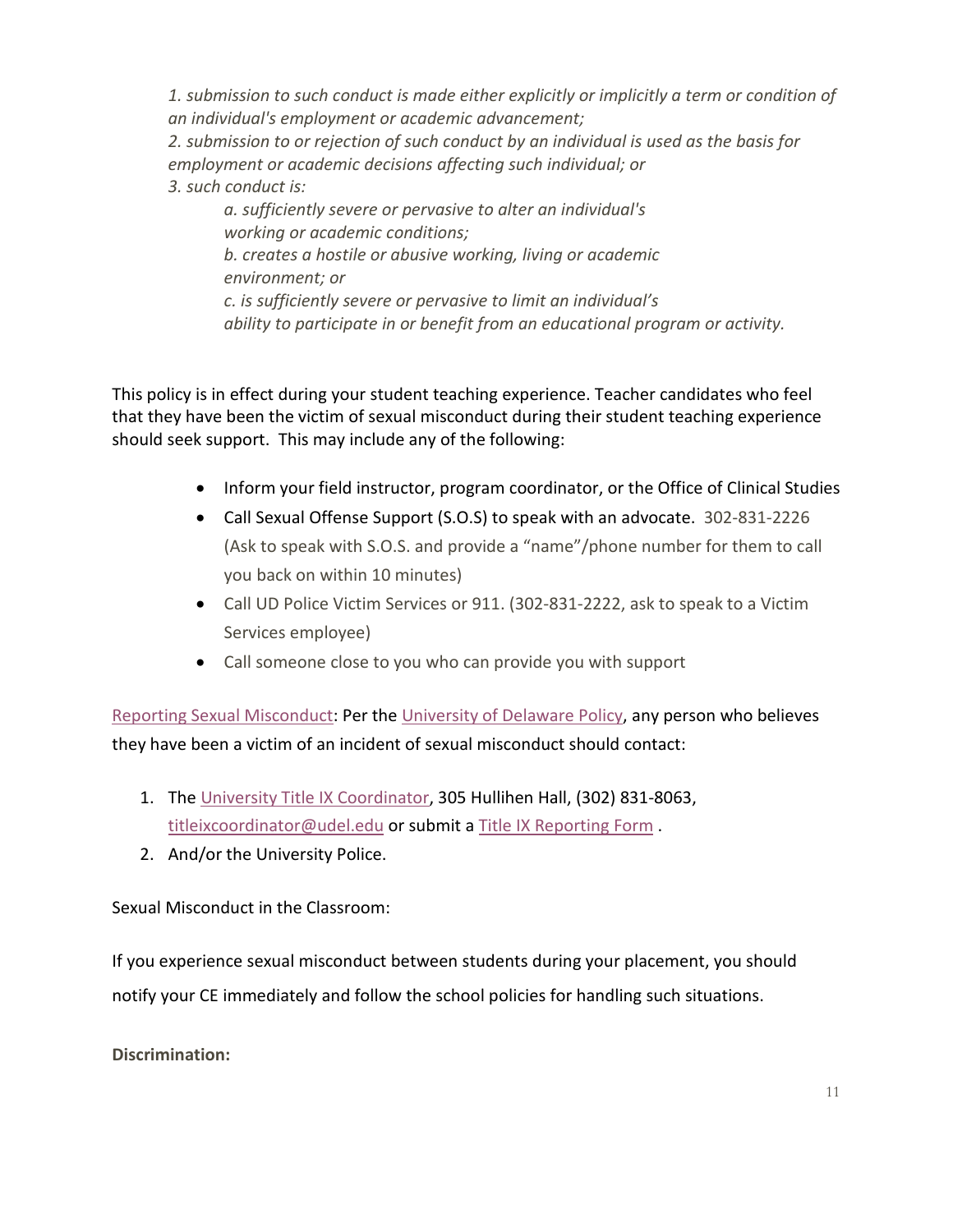The University of Delaware does not discriminate on the basis of race, color, national origin, sex, disability, religion, age, veteran status, gender identity or expression, or sexual orientation, or any other characteristic protected by applicable law in its employment, educational programs and activities, admissions policies, and scholarship and loan programs as required by Title IX of the Educational Amendments of 1972, the Americans with Disabilities Act of 1990, Section 504 of the Rehabilitation Act of 1973, Title VII of the Civil Rights Act of 1964, and other applicable statutes and University policies. The University of Delaware also prohibits unlawful harassment including sexual harassment and sexual violence. (July 2016)

| For inquiries or complaints    | For complaints related to Section | For complaints related to Title VII and    |
|--------------------------------|-----------------------------------|--------------------------------------------|
| related to Title IX, please    | 504 of the Rehabilitation Act of  | age discrimination, please contact:        |
| contact:                       | 1973 and/or the Americans with    | Patty Fogg                                 |
| Susan L. Groff, Ed. D.         | Disabilities Act, please contact: | Director, Employee Relations               |
| Director, Institutional Equity | Anne L. Jannarone, M.Ed., Ed.S.   | Department of Human Resources              |
| & Title IX Coordinator         | Director, Office of Disability    | 413 Academy Street                         |
| 305 Hullihen Hall              | <b>Support Services</b>           | Newark, DE 19716                           |
| Newark, DE 19716               | Alison Hall, Suite 130,           | (302) 831-2171                             |
| (302) 831-8063                 | Newark, DE 19716                  | pfogg@udel.edu                             |
| titleixcoordinator@udel.edu    | (302) 831-4643                    | OR contact the U.S. Department of          |
|                                | ajannaro@udel.edu                 | <b>Education - Office for Civil Rights</b> |
|                                |                                   | (https://wdcrobcolp01.ed.gov/CFAPP         |
|                                |                                   | S/OCR/contactus.cfm).                      |

# <span id="page-11-0"></span>**2.4 Dress Code**

Schools and other field placement sites require teacher candidates in their buildings to dress professionally. You will need to follow the school/site policies and the following guidelines for professional dress prior to starting your placement. Schools and sites reserve the right to ask teacher candidates to remove jewelry (e.g., pierced body jewelry) or to leave the placement to change their inappropriate clothing, which could necessitate having to make up field time. What follows are [the University of Delaware's expectations](http://www.ocs.udel.edu/information/dress-code/) for teacher candidates. Exceptions can be made when schools have a special event such as school spirit day, etc.

- Professional Dress Examples
	- o *Clothing.* Dresses and skirts (no more than 3" above the knee), blouses, polo shirts, sweaters, jackets, blazers, suits, dress slacks/khakis, shirt and tie.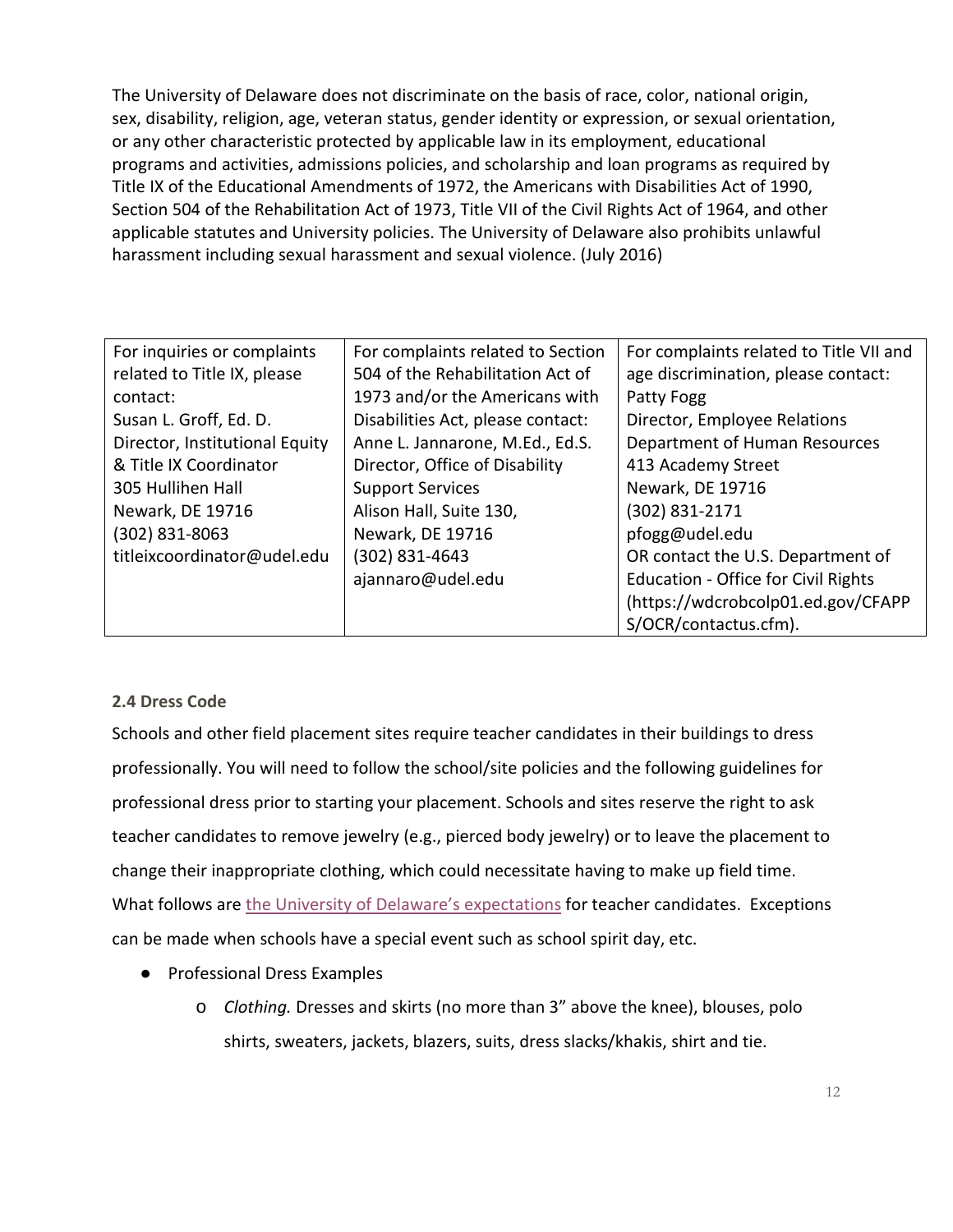- o *Footwear.* Leather shoes, dress sandals, boots.
- Unprofessional Dress Examples
	- o *Clothing.* Leggings/stretch/yoga pants; jeans of any color; athletic wear such as sweat pants or sweat shirts; shorts; tank tops; t-shirts; halter-tops; short skirts; clothes with holes; clothing that depicts images or texts; see-through clothing; clothing that reveals one's stomach, private areas, or underwear – either when standing, kneeling, bending over, or raising arms.
	- o *Footwear.* Sneakers, leisure sandals such as flip-flops.

# <span id="page-12-0"></span>**2.5 Program-Specific Responsibilities**

Teacher candidates must follow any additional responsibilities specific to their program. Please see [this site](http://www.ocs.udel.edu/program-specifics/) for program-specific requirements.

# **2.6 – Grounds for Dismissal**

Candidates are expected to conduct themselves in a professional manner at all times. Candidates may not engage in acts of behavior which are professionally inappropriate for teachers or which are unlawful for any citizen. If a candidate engages in any of the following acts, it may result in dismissal from student teaching:

- Candidates may not date learners, parents of learners enrolled in the school, or school or University personnel during the clinical experience. If you feel you are under any pressure to engage in inappropriate social activity, contact your UD Field Instructor or the Associate Director of Clinical Studies.
- Candidates may not socialize with school learners except in an official capacity at officially sponsored school events.
- Candidates may not drink, smoke, be under the influence or be in the possession of alcoholic beverages or illegal drugs on school property, nor with or in the presence of any school learner(s).
- Candidates may not use sexually explicit, obscene, profane, abusive, or derogatory language on school premises or at school-sponsored events; nor may they suggest access to inappropriate material (e.g., on the Internet).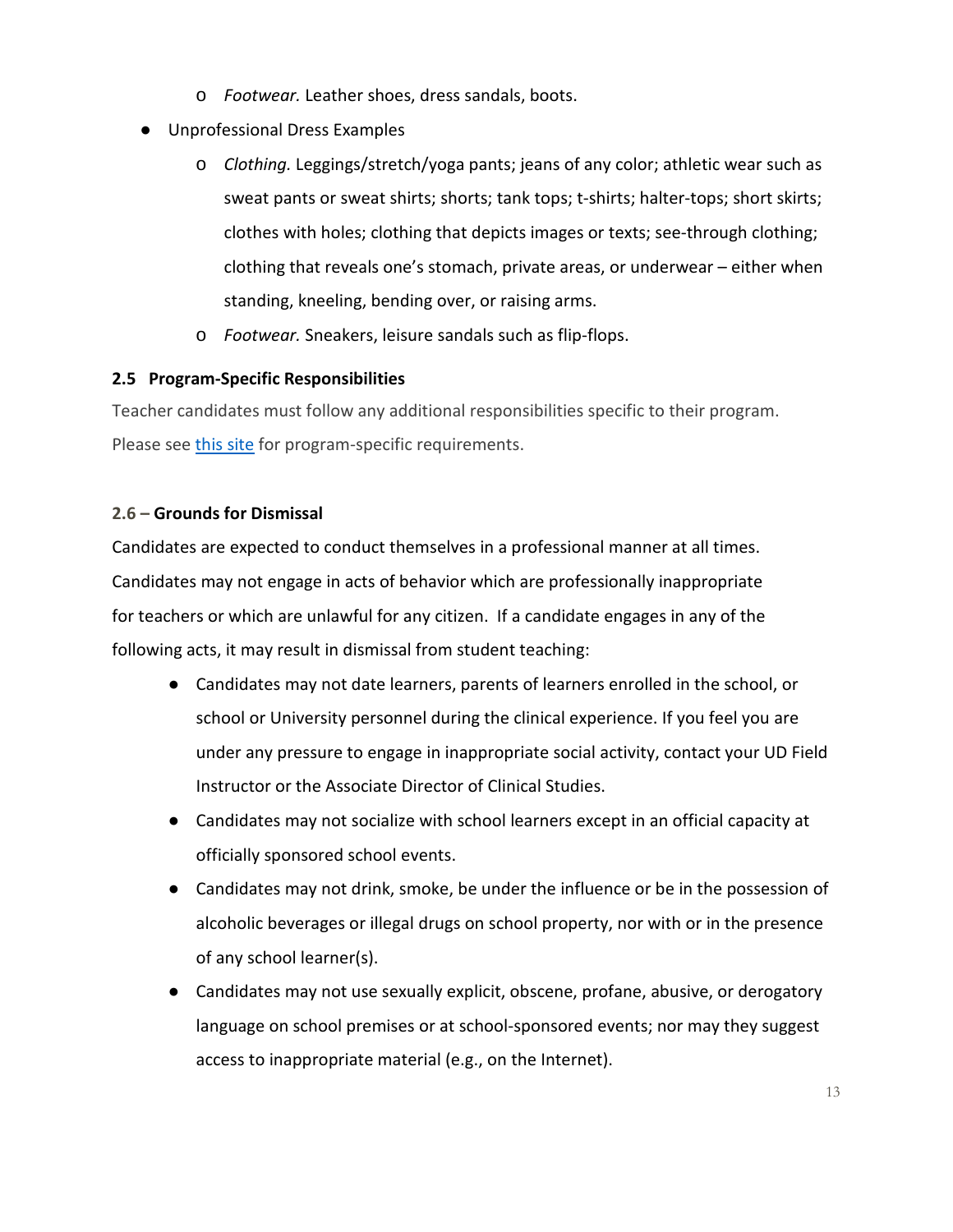- Candidates may not take learners off school property unless accompanied by the Clinical Educator or another full-time employee assigned by the principal. One must have signed parent/guardian permission.
- Candidates must not exhibit any behaviors that interfere with the school's learning environment.

The University will immediately remove a teacher candidate/intern from the school where you have been placed and could terminate your placement if at any time your conduct causes the Clinical Educator, school/district administrator, or the University of Delaware Field Instructor to determine that your presence in the classroom is detrimental to the well-being, safety, and/or educational program of the learners in the class.

Misconduct by teacher candidates will be reported to the University's Office of Student Conduct. Teacher candidates found in violation of [UD's Student Code of Conduct](http://www1.udel.edu/stuguide/18-19/code.html) or these regulations may be removed from their field placement and/or prohibited from future field placements as determined by the [Professional Education Conduct Board.](http://www.ucte.udel.edu/conduct-board/)

Teacher candidates in violation of [UD's Student Code of Conduct](http://www1.udel.edu/stuguide/18-19/code.html) may be removed from their field placement and/or prohibited from future field placements as determined by the [Professional Education Conduct Board.](http://www.ucte.udel.edu/conduct-board/)

In addition to the above, teacher candidates/interns may be removed from a placement because of program specific performance standards. Candidates should review thei[r individual](http://www.ocs.udel.edu/program-specifics/)  [program websites](http://www.ocs.udel.edu/program-specifics/) for details.

# **Placement Appeal Process – Not Passing Student Teaching**

If a teacher candidate does not pass a student teaching placement, then he/she can request a new placement. If the candidate's request for another placement is denied, then the student can appeal the decision, in writing, to the [University Council on Teacher Education.](http://www.ucte.udel.edu/wp-content/uploads/2011/12/Policy-on-Repeating-a-Student-Teaching-Experience.pdf) The council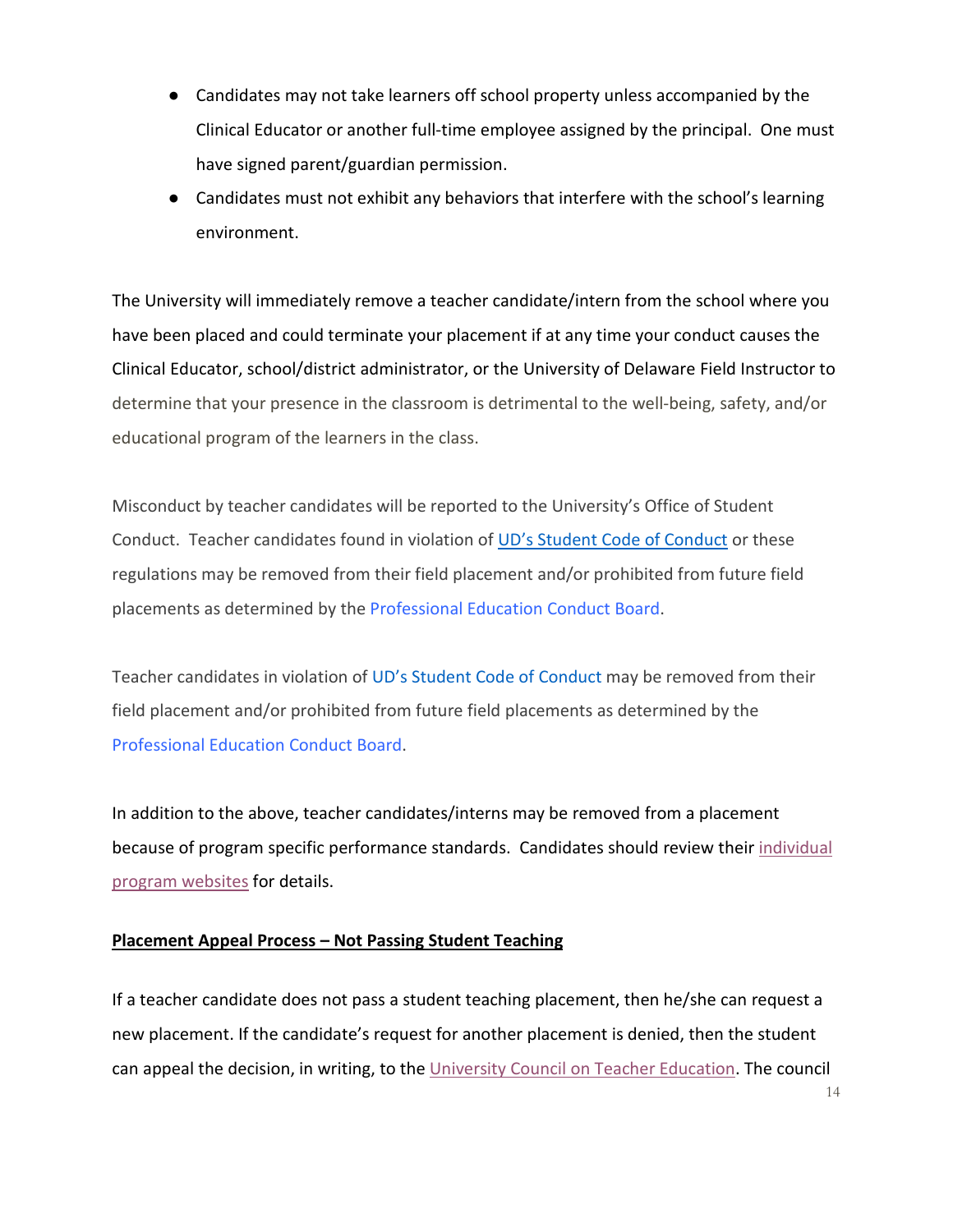will review the appeal and approve or deny the request for a second and final placement.

#### <span id="page-14-0"></span>**Section 3: Formative and Summative Evaluations**

Your field instructor and clinical educator will provide feedback on and assess your performance and dispositions during the student teaching/internship experience. You will receive formative feedback throughout the placement, including during the three-way midpoint conference. You will discuss your summative Capstone Clinical Experience Evaluation ratings during the three-way final conference. Each program determines the minimum number of observations needed to meet program requirements. The following forms can be found on the [Student Teaching Forms](http://www.ocs.udel.edu/student-teaching/forms/) webpage.

#### <span id="page-14-1"></span>**3.1 Three-Way Conference Form**

The [Three-Way Conference Form \(One Column\)](http://www.ocs.udel.edu/student-teaching/forms/) or [Three-Way Conference Form \(Three](http://www.ocs.udel.edu/student-teaching/forms/)  [Columns\)](http://www.ocs.udel.edu/student-teaching/forms/) can be used during the midpoint, improvement plan, and/or final conferences between teacher candidates, field instructors, and clinical educators for the purposes of setting goals and exchanging perspectives on the candidate's' performance.

# <span id="page-14-2"></span>**3.2 Formative Observation Form**

The **[Formative Observation Form](http://www.ocs.udel.edu/student-teaching/forms/formative-forms/)** is based on the Capstone Clinical Experience Evaluation and can be used throughout the student teaching/internship experience to provide informal feedback on the teacher candidate's' performance. Individual programs may have program specific formative observation forms as well.

# <span id="page-14-3"></span>**3.3 Capstone Clinical Experience Evaluation Form**

The [Capstone Clinical Experience Evaluation](http://www.ocs.udel.edu/student-teaching/forms/summative-forms/) assesses the five domains of professionalism, planning, learning, instruction, and assessment, which the University of Delaware Professional Education Programs identify as the fundamental domains of teaching practice. Within each domain, key indicators of teaching effectiveness are described at different levels of competence (not apparent, emerging, proficient, exemplary), or in the case of the professionalism domain, at different levels of consistency (rarely, sometimes, consistently). The Capstone thus serves as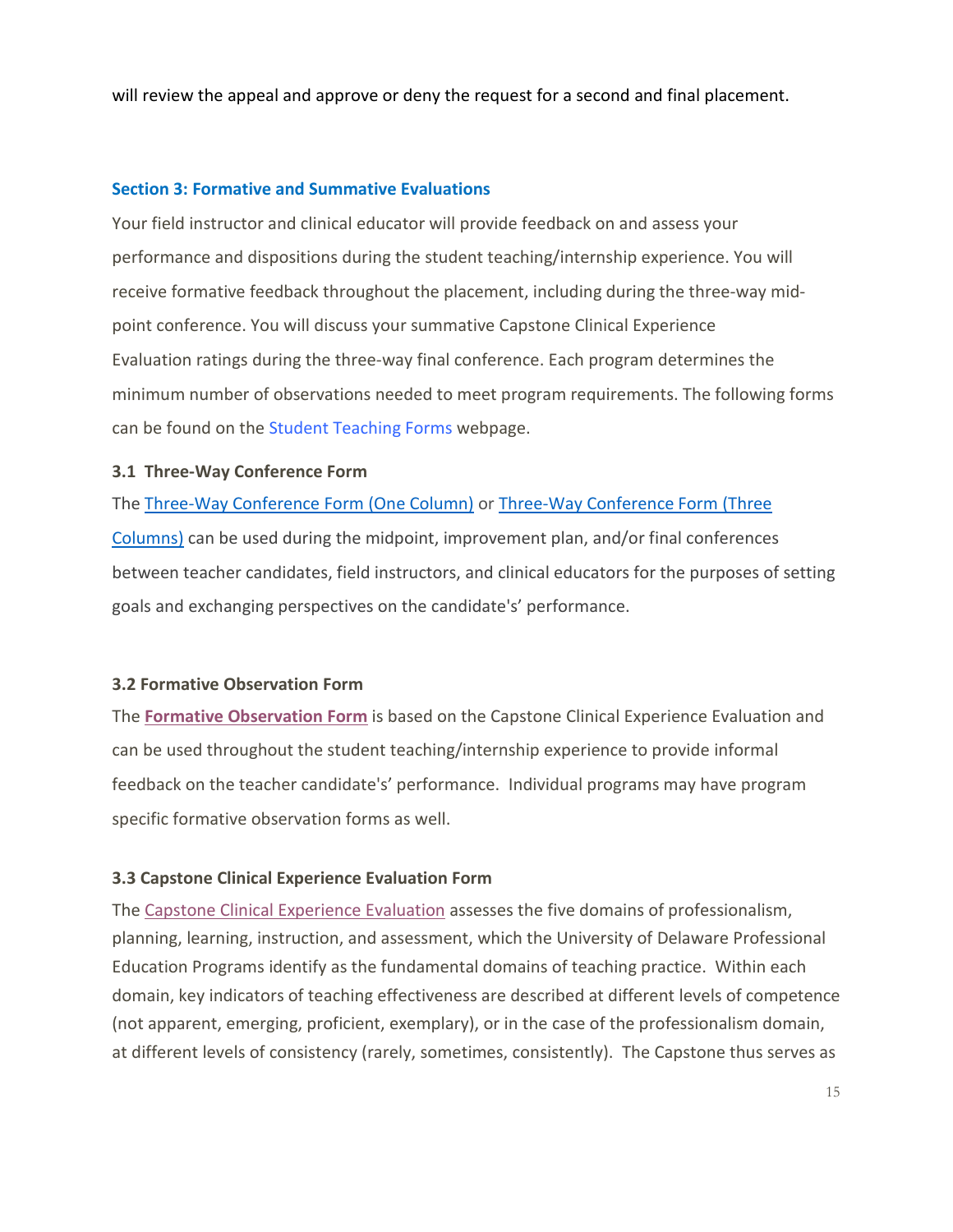a tool for communicating expectations to teacher candidates as well as a means for clinical educators and field instructors to evaluate candidates. The Capstone is used as a formative assessment at the midpoint three-way conference among the candidate, the clinical educator, and the field instructor; then as a summative assessment at the final three-way conference. The candidates evaluate themselves during the three-way conferences to encourage reflective practice, and the field instructors and clinical educators evaluate to provide feedback and evaluation. Candidates must meet their program's passing criteria for the Capstone Clinical Evaluation in order to pass the student teaching or internship course.

#### <span id="page-15-0"></span>**Section 4: Performance Assessment**

Teacher candidates must earn a passing score on the [edTPA](http://www.edtpa.com/) or [PPAT](https://www.ets.org/ppa/test-takers/teachers/about) performance assessment according to the State of Delaware guidelines to receive institutional recommendation for certification from the University of Delaware. You will complete the [performance assessment](http://www.teachered.udel.edu/performance-assessment/program/) associated with your program and will submit it to Pearson (edTPA) or ETS (PPAT) for scoring. If you wish to complete a different performance assessment (for example, if your program's performance assessment is the PPAT, but you want to teach in New York, which accepts only the edTPA), you must obtain the approval of your program coordinator.

#### <span id="page-15-1"></span>**4.1 Purchasing the Performance Assessment**

You will need to pay to have the [Performance Assessment](http://www.teachered.udel.edu/performance-assessment/) (edTPA or PPAT) professionally scored. You can purchase th[e edTPA](http://www.teachered.udel.edu/performance-assessment/edtpa/) or [PPAT](http://www.teachered.udel.edu/performance-assessment/ppat-information/) directly from their providers or you may arrange to purchase it from the UD Bookstore. Note that if you wish to submit your performance assessment fees to be covered by financial aid or if you need a receipt for a 529 plan, you will probably want to purchase your performance assessment voucher through the bookstore. PPAT has a cost-reduction option. Read the **PPAT** page to find out if you qualify.

There are limited scholarships available to support students with financial need to cover these fees. Contact the DCTE Certification Officer [\(dcte-cert@udel.edu\)](mailto:dcte-cert@udel.edu) for more information.

# <span id="page-15-2"></span>**4.2 Release Forms**

You will need to secure or complete the following [release forms](http://www.ocs.udel.edu/student-teaching/forms/) to ensure that individuals who appear in video recordings give consent to being in them.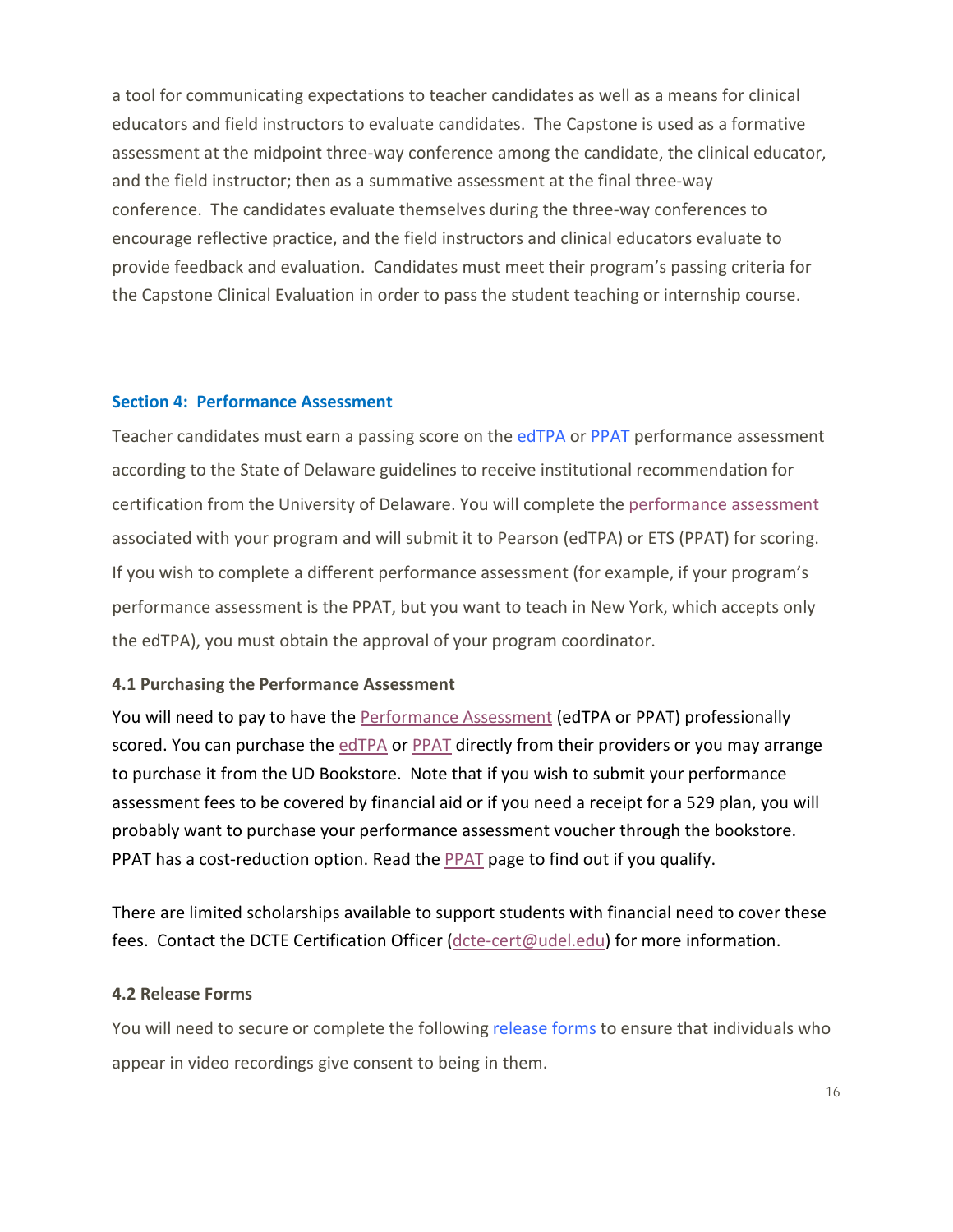- Collect student release forms for each learner in video recordings, allowing parents to give permission for their children to appear in photographs and videos for multiple purposes (e.g., lesson reflection, performance assessment submission, employment portfolio). Save these forms until at least one academic year after passing the performance assessment.
- For teacher candidates completing the PPAT, collect the PPAT adult release forms for each school staff member in video recordings, allowing them to give permission to appear in videos scored by ETS. Send the forms to ETS according to the [PPAT submission](https://www.ets.org/s/ppa/pdf/submission-system-user-guide.pdf)  [guidelines.](https://www.ets.org/s/ppa/pdf/submission-system-user-guide.pdf) Do not use the PPAT student release forms; ETS has given UD permission for teacher candidates to use the above student release forms.
- If you are approached about UD having copies of your photographs and/or video recordings, complete the teacher candidate release form and submit it and the related student release forms to the Office of Clinical Studies. This form gives UD permission to use them for professional development and accreditation purposes.

#### <span id="page-16-0"></span>**4.3 Video Recording**

The [performance assessment technology resources](http://www.oet.udel.edu/resources/performance_assessments/) webpage provides information on how to video record your lessons, including tips for before, during, and after the recording session. The webpage also lists the many types of video recording equipment that you can check out from the Education [Resource Center](http://www.erc.udel.edu/) in Willard Hall.

#### <span id="page-16-1"></span>**4.4 Performance Assessment Submission**

The [edTPA](http://www.teachered.udel.edu/performance-assessment/edtpa/) can be submitted for professional scoring in one of two ways:

- 1) You can compile your materials and submit them directly in the Pearson website.
- 2) You can compile your materials in Taskstream, transfer them into the Pearson system, and then submit them to Pearson for scoring.

Your program may require you to submit a copy of your edTPA for local scoring by UD faculty. Please be sure to check the UD [edTPA](http://www.teachered.udel.edu/performance-assessment/edtpa/) page for information about submission and scoring windows. You can find information about your specific program [here.](http://www.ocs.udel.edu/program-specifics/)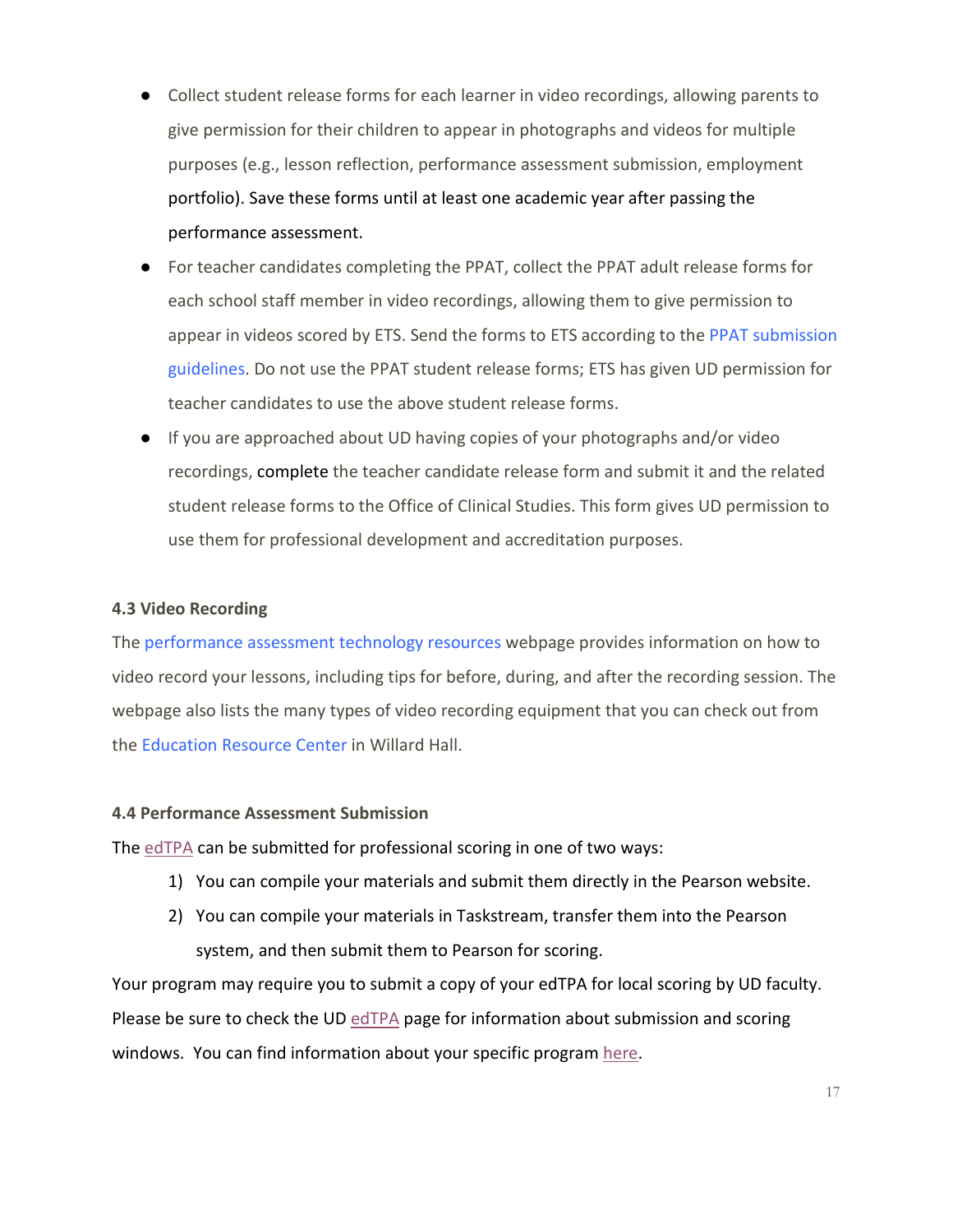The [PPAT](http://www.teachered.udel.edu/performance-assessment/ppat-information/) must be compiled in the ETS system and must be submitted according to the set schedule. Please refer to the [UD PPAT](http://www.teachered.udel.edu/performance-assessment/ppat-information/) page for specific submission dates for UD students.

# <span id="page-17-0"></span>**Section 5: Student Teaching/Internship Exit Requirements**

#### <span id="page-17-1"></span>**5.1 Capstone Evaluation**

● You must have passing scores on the final capstone evaluation according to program requirements. Passing scores are determined by [specific programs.](http://www.ocs.udel.edu/program-specifics/)

#### <span id="page-17-2"></span>**5.2 Performance Assessment**

● You must complete the edTPA or PPAT according to [program requirements.](http://www.ocs.udel.edu/program-specifics/)

#### <span id="page-17-3"></span>**5.3 Program-Specific Requirements**

● Teacher candidates must follow any additional student teaching/internship exit requirements [specific to their program.](http://www.ocs.udel.edu/program-specifics/)

# <span id="page-17-4"></span>**Section 6: General Information**

#### <span id="page-17-5"></span>**6.1 University Placement Support**

- The University of Delaware Field Instructor is the primary contact for you during your field placement providing instructional support for your teaching experience in the classroom. First contact your Field instructor with any problems or concerns related to your clinical experience.
- The University of Delaware course instructors are the primary contacts for questions related to course assignments, if you are taking a course during student teaching.
- The Program Coordinator collects information via the student teaching application and/or program specific surveys, which inform the placement process. During student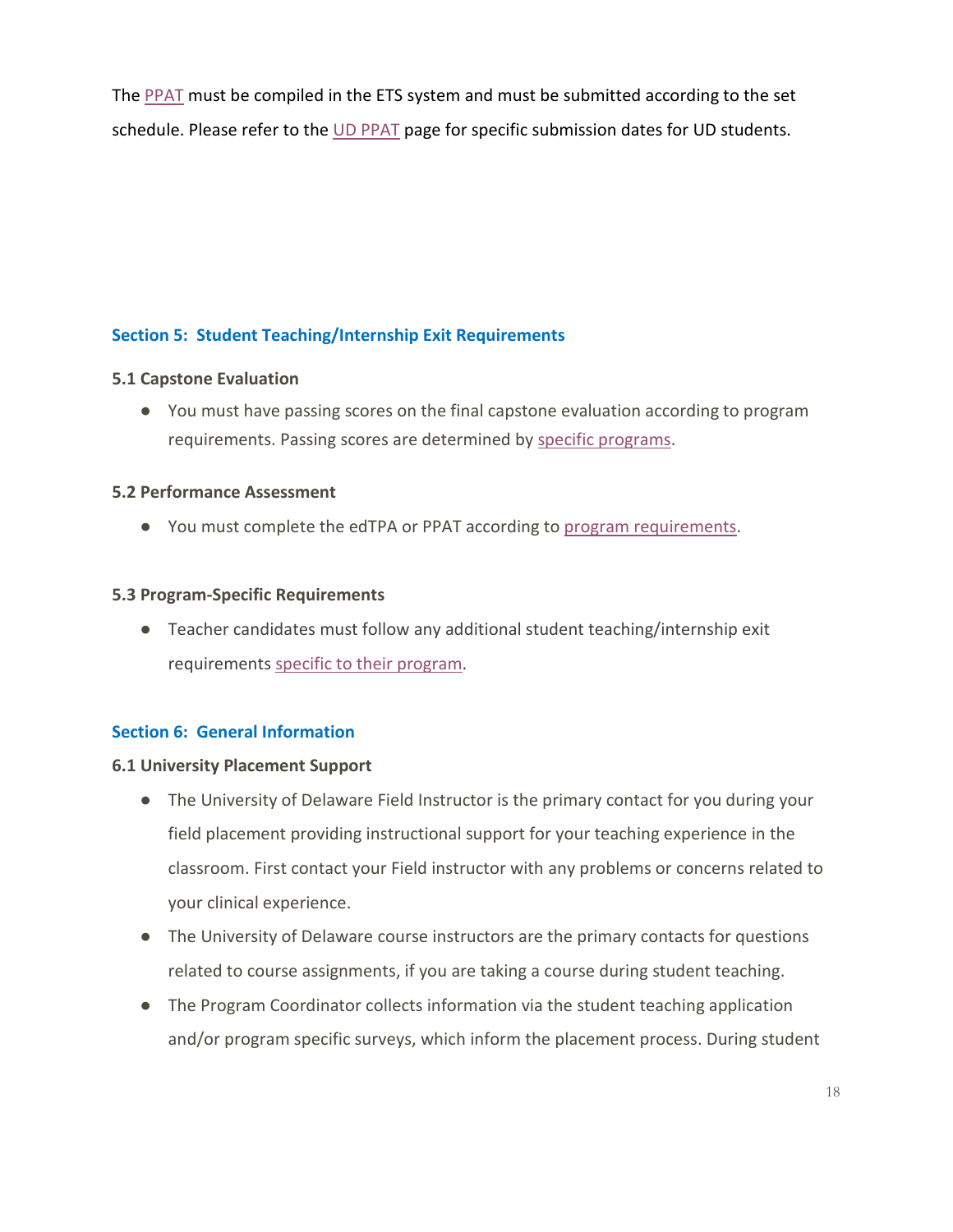teaching, candidates/interns should contact the program coordinator with a problem or concern is not resolved with your Field Instructor.

- The [DCTE academic advisor](mailto:victoria@udel.edu) provides support for submission of performance assessments and for certification information.
- The [Office of Clinical Studies makes placements, communicates to candidates regarding](http://www.ocs.udel.edu/about-us/directory/)  the necessary clearances, and maintains [the Task Stream Database where candidates](http://www.ocs.udel.edu/about-us/directory/)  [Capstone Evaluations are located.](http://www.ocs.udel.edu/about-us/directory/)

# <span id="page-18-0"></span>**6.2 School Closing Information**

Teacher candidates with placements in Delaware can check the [Delaware Department of](http://schoolclosings.delaware.gov/)  [Education School Closing Information](http://schoolclosings.delaware.gov/) for the status of Delaware school closings. If you would like to sign up for automatic school closing notifications for participating schools, please visit [Delaware Notification Services,](https://denotificationservices.bbcportal.com/) create an account, and subscribe to school notifications. If you have a placement outside of Delaware, check the website for your school district. Check with your school policy for when teachers are expected to report for delayed openings.

# <span id="page-18-1"></span>**6.3 Public Transportation Information**

The following links provide options to travel to your placement.

- [City of Newark bus routes](http://www.cityofnewarkde.us/index.aspx?NID=78)
- [DART bus routes](http://www.dartfirststate.com/information/routes/index.shtml)
- [UD shuttle bus routes](http://www.udel.edu/transportation/ud_route/)
- [Zipcar at UD](https://sites.udel.edu/transportation/uncategorized/1965/)

# <span id="page-18-2"></span>**6.4 Liability and Health Insurance**

Teachers and student teaching candidates have been held legally liable by the courts for the behavior of learners under their direction. That is, if a learner is injured because of the negligence of either a teacher or teacher candidate, that person can be legally responsible for the expenses involved. The University of Delaware carries comprehensive general liability insurance to protect itself and its trustees, employees, students, and volunteers from the consequences of negligence in the performance of official University duties. This policy provides coverage to University students who are